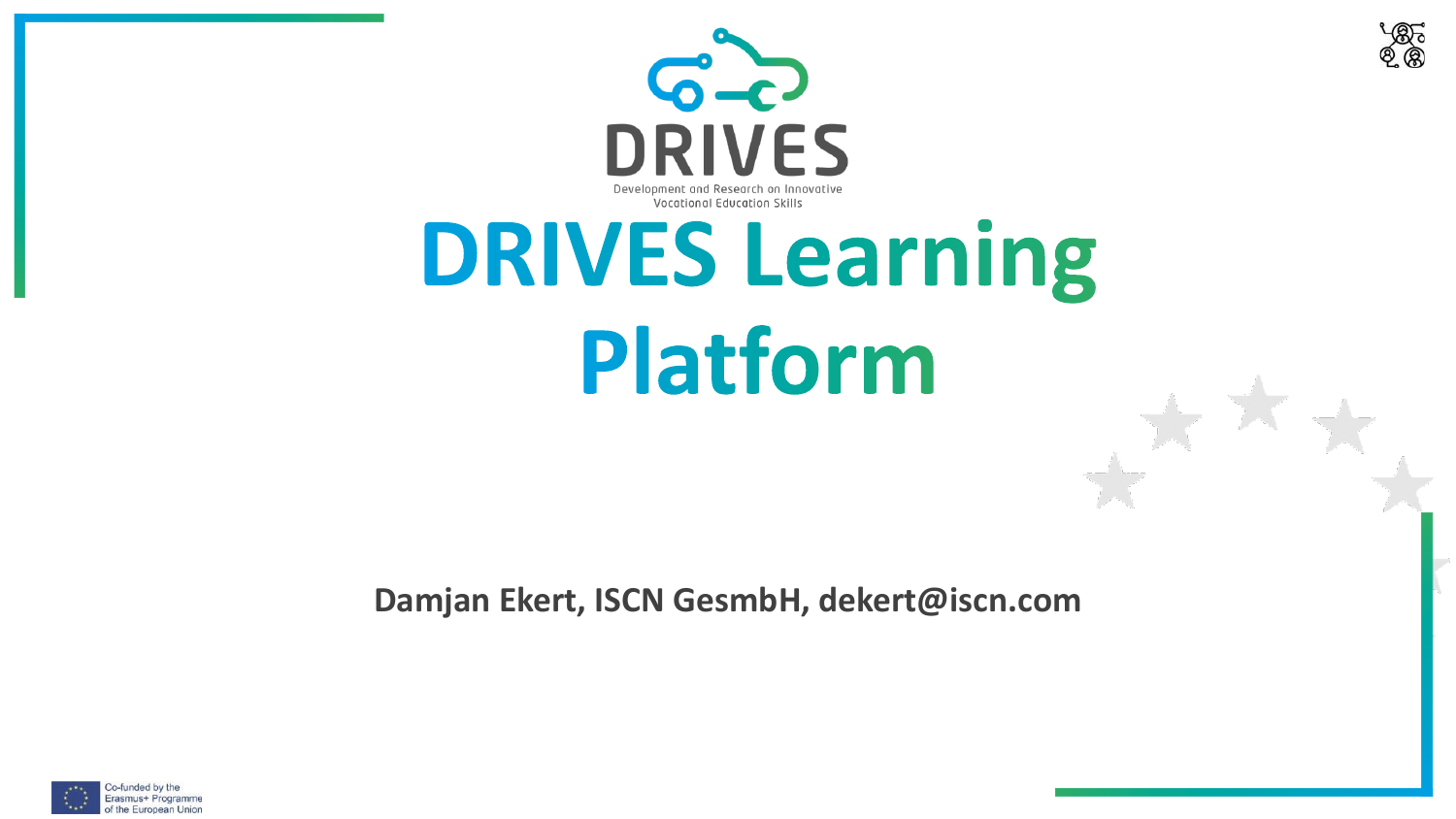





**January 2018 to December 2021**



Project assures cooperation between **24 full partners from 11 EU countries**



**Steering Board** has extra 10 associated partners, chaired by **ACEA**, co-chaired by **CLEPA**, **ETRMA**, as full project partners.



Development and Research on Innovative Vocational Skills -DRIVES - Project number 591988-EPP-1-2017-1-CZ-EPPKA2-SSA-B. The European Commission support for the production of this publication under the Grant Agreement Nº 201 not constitute an endorsement of the contents which reflects the views only of the authors, and the Commission cannot be held responsible for any use which may be made of the information contained therein.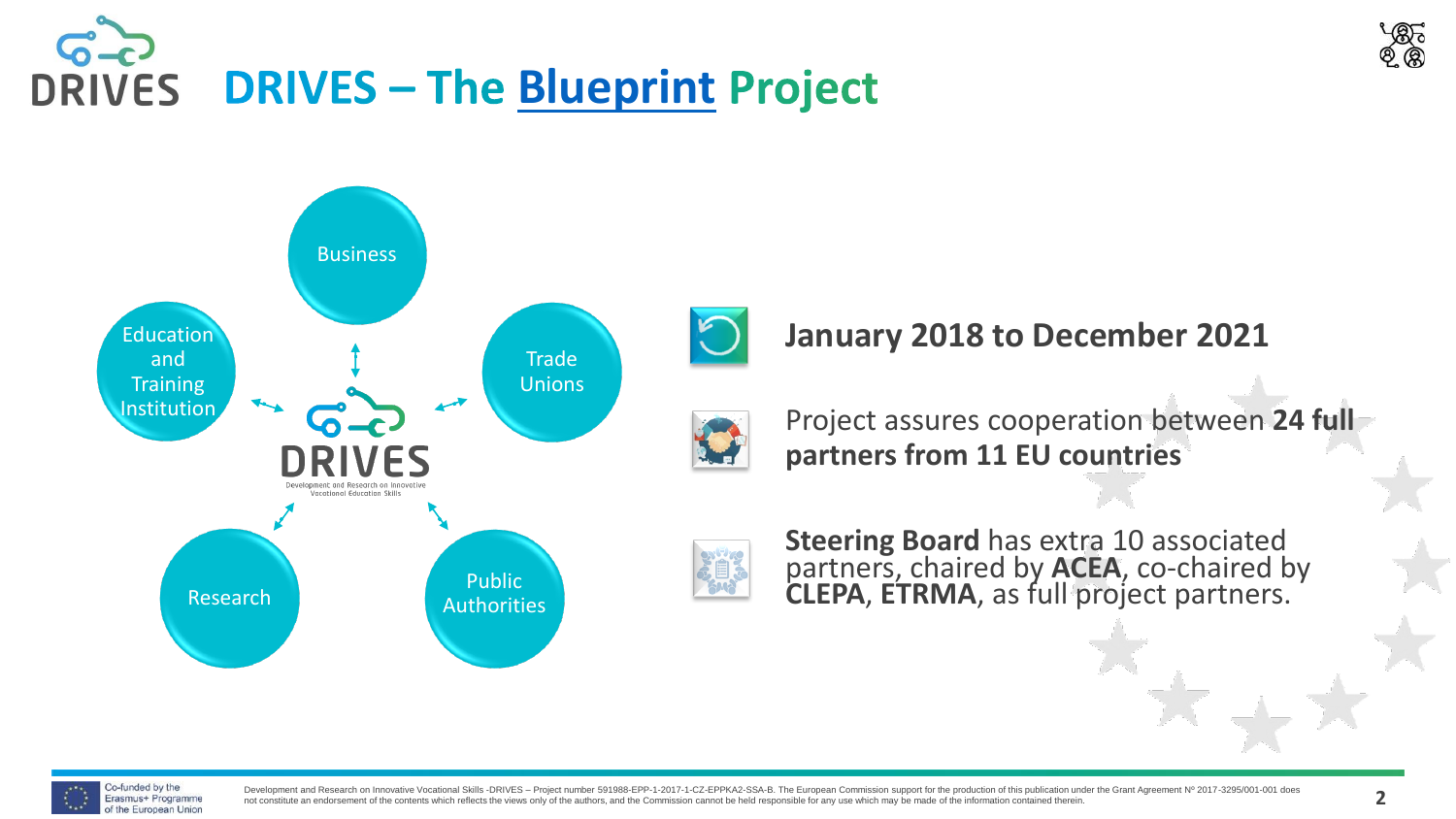

#### **Sectoral Intelligence**

**Analyse key trends** in the automotive, covering the whole value chain

**Define the skills and job roles** needed in the future

**Analyse offer side** currently available for the trainings/upskilling

**Identify skills gaps** for foreseen changes

**Recognition**

Ensure **mutual recognition** of the skills and job roles **across the EU**

**Create an EU-wide framework** that can be used throughout the EU and implemented in the EU regions – based on commonly used definitions

Regularly **deliver policy recommendations** reflecting the needs of the automotive sector to the European Commission

#### **Training Offer**

**Create trainings** for selected skills and job roles in the automotive sector

**Provide as a pilot 1100 trainings across the EU** and across the education and training institutions

**Provide clear guidance for the education and training providers** on skills needs of the automotive industry

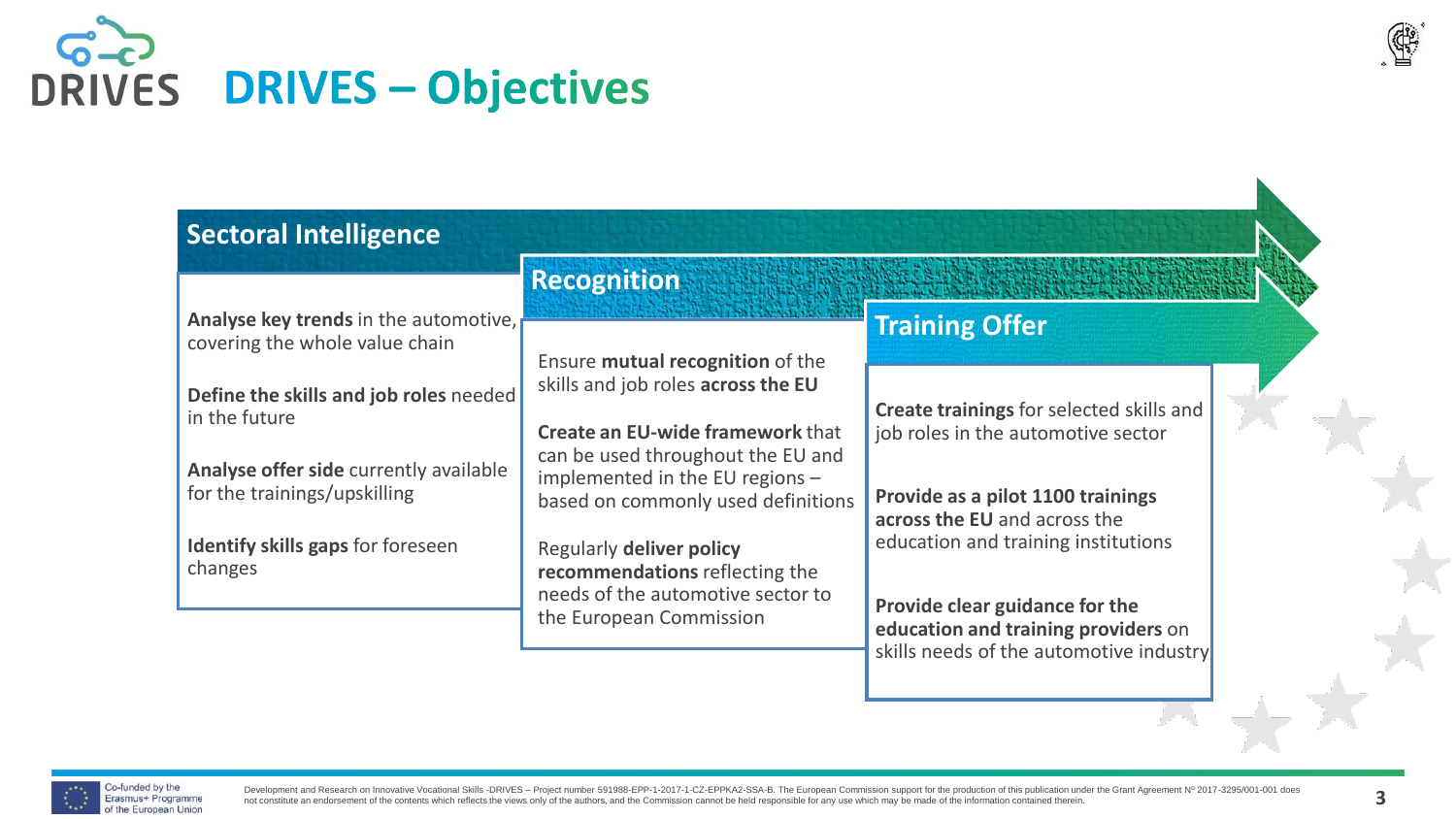



## **DRIVES Training Offer**

Co-funded by the Erasmus+ Programme of the European Union

Development and Research on Innovative Vocational Skills -DRIVES - Project number 591988-EPP-1-2017-1-CZ-EPPKA2-SSA-B. The European Commission support for the production of this publication under the Grant Agreement Nº 201 Development and research on innovative vocational Skins-Drives - Project number 591966-EPP-1-2017-1-CD-EPPRAZ-SSA-B. The European Commission support for the production of the production of the Guant Agreement N° 2017-3293/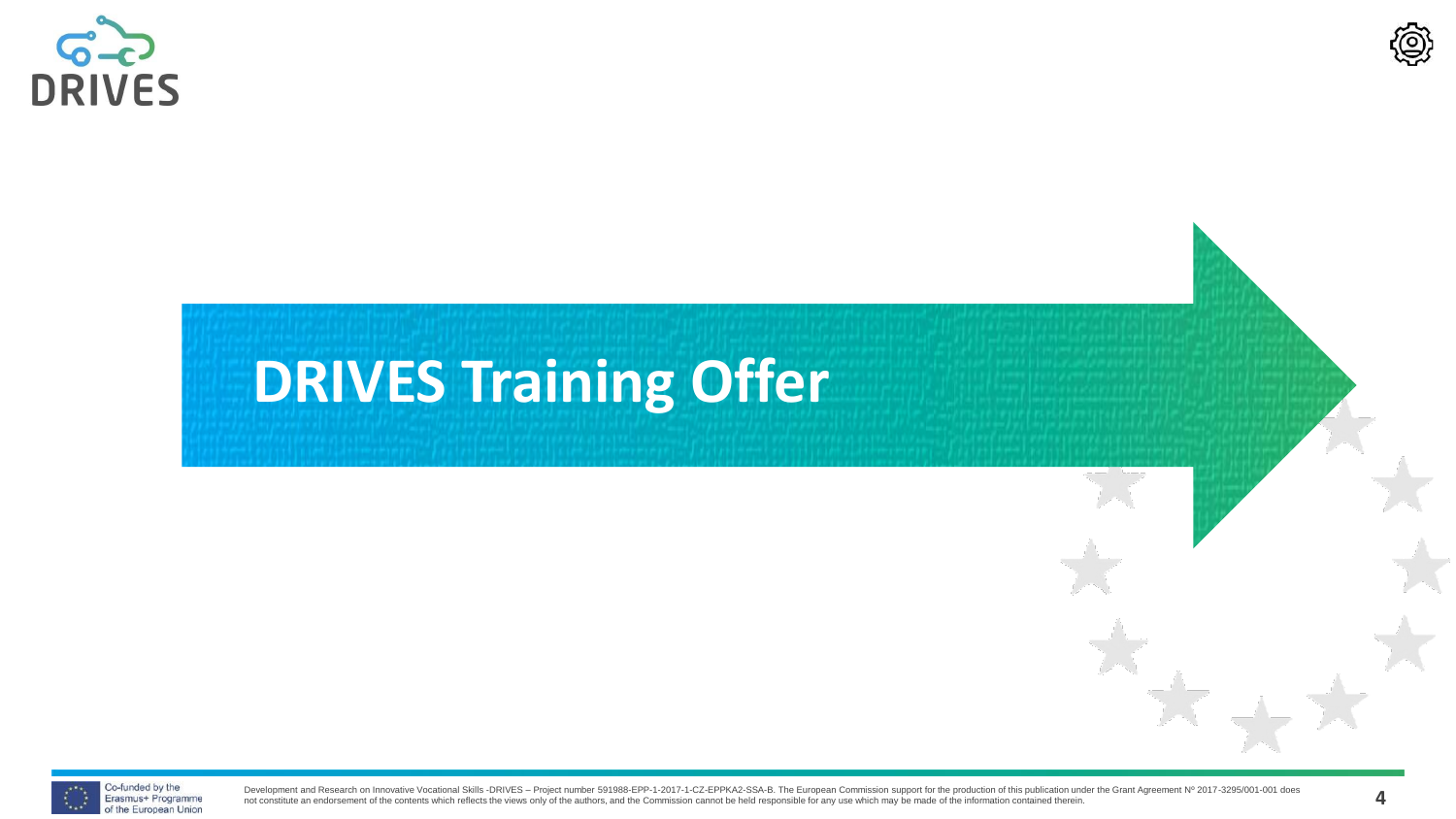



- ISCN is the WP3 Leader  $\rightarrow$  coordinating the definition of Automotive Job Roles within the project and the development of online courses
- **Job Roles with Skills/Competences** can be downloaded at:

<https://www.project-drives.eu/en/driveslearningplatform>

• Join the DRIVES online trainings on

[learn.drives-compass.eu](http://learn.drives-compass.eu/)

- 25 Free Self Learning Online Courses available
- Use to possibility to upskill or reskill your employees through the DRIVES learning platform.

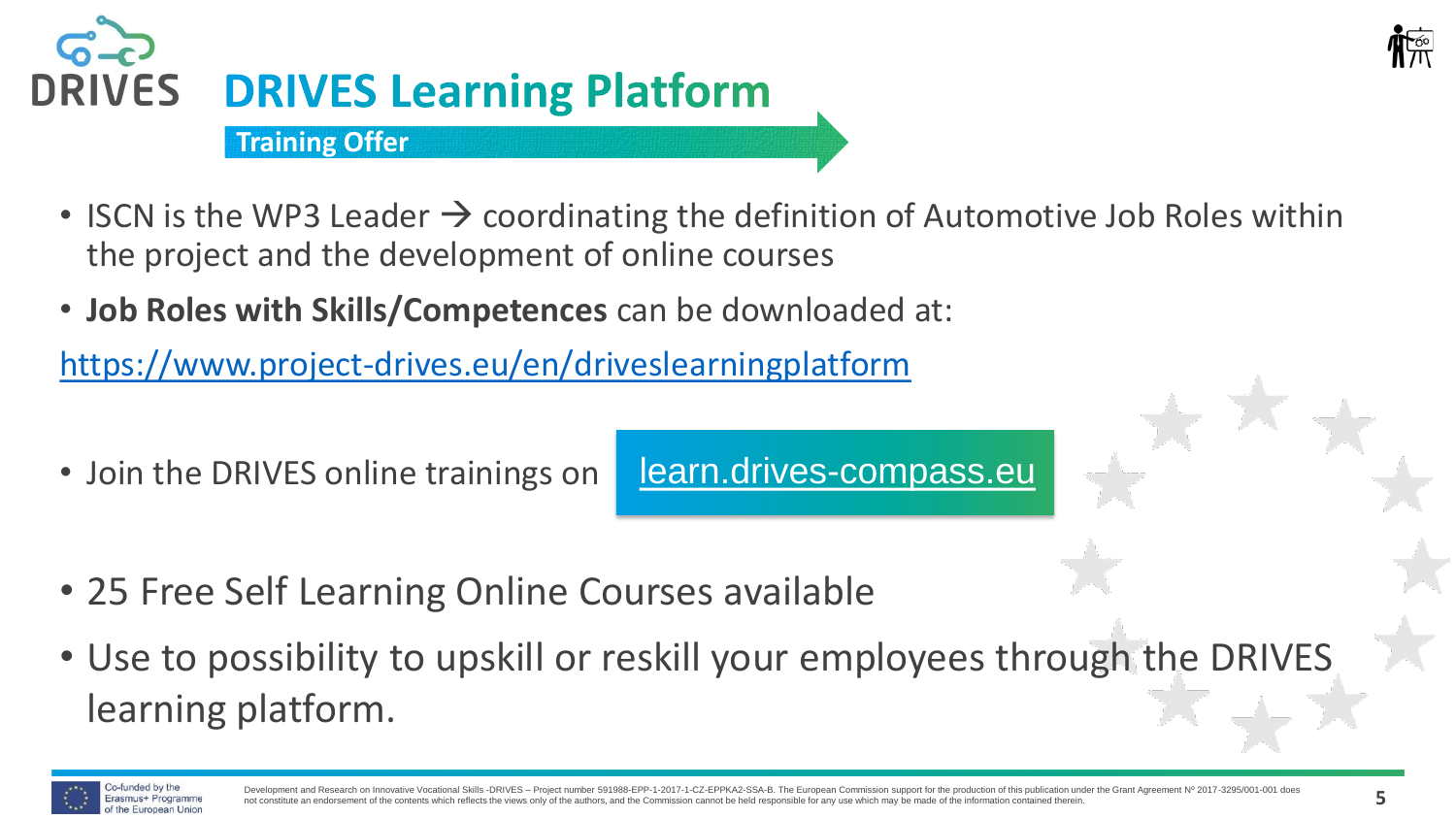



- Certification of the online courses is provided by the ECQA ([www.ecqa.org\)](http://www.ecqa.org/)
- Digital DRIVES Badges will be issued through the DRIVES Framework

| Skill Browsing and Certification                                                                                                                                                                                                                                                                                                                                       | $\checkmark$ |
|------------------------------------------------------------------------------------------------------------------------------------------------------------------------------------------------------------------------------------------------------------------------------------------------------------------------------------------------------------------------|--------------|
| <b>Skill Browsing</b>                                                                                                                                                                                                                                                                                                                                                  |              |
| MOOC Exam Registration                                                                                                                                                                                                                                                                                                                                                 | ⋈            |
| The Exam is a personal exam and can be re-taken any number of times. The certificate will be issued for a given username and not for a fully registered person with<br>their actual fore- and surname. This would require ECQA-Registration and Online-ECQA-Exam. An exam will be opened and certificates issued by ECQA to identifyable<br>persons based on ISO17024. |              |
|                                                                                                                                                                                                                                                                                                                                                                        |              |

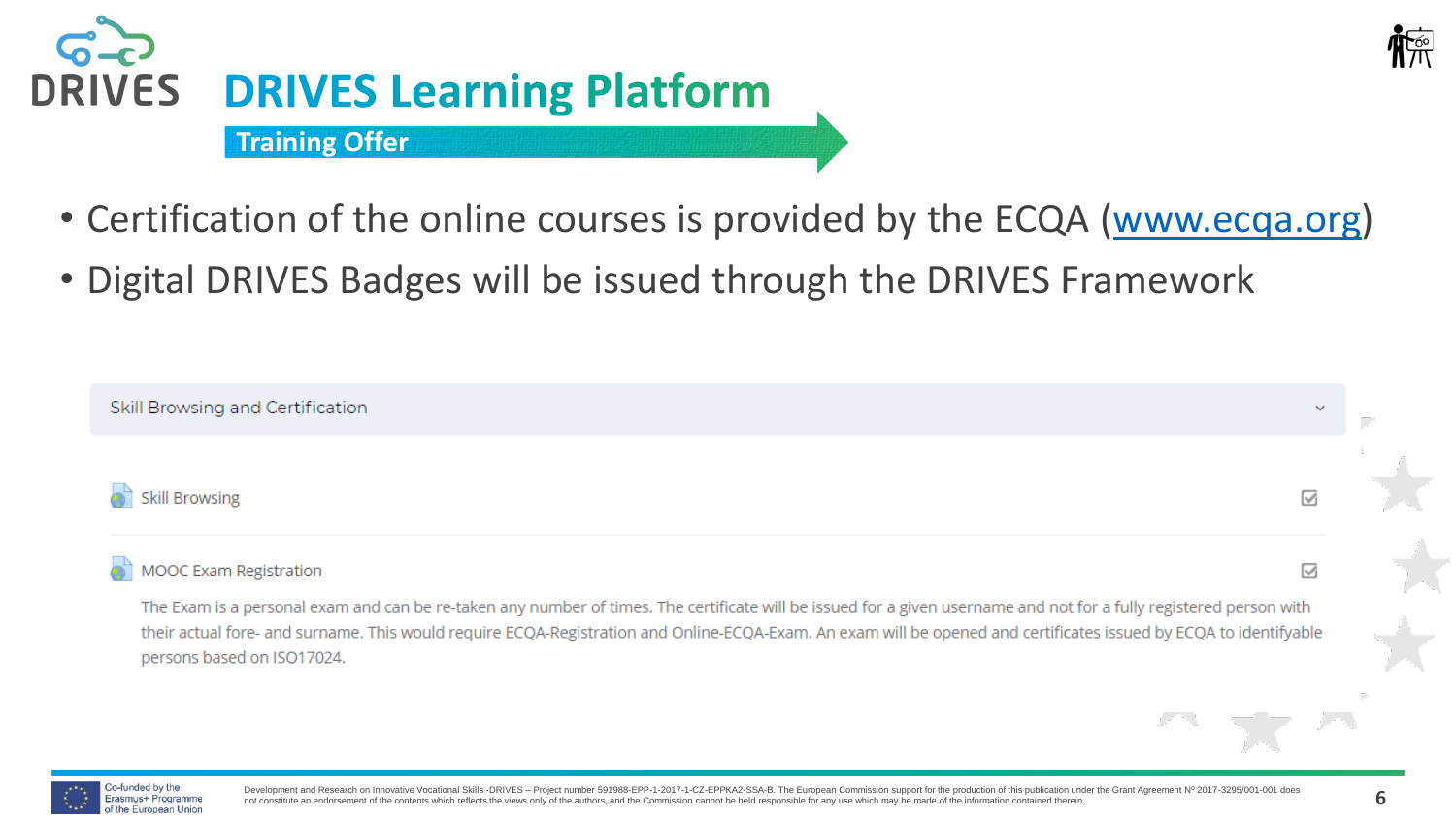

#### $6 -$ **DRIVES DRIVES Learning Platform Training Offer**

• Register for Free at: <https://learn.drives-compass.eu/login/signup.php>

#### and join the Learning Experience



#### What is the DRIVES Learning Platform?

This platform offers courses developed by DRIVES partnership, a blueprint endeavour for sectoral cooperation on skills in the Automotive sector, launched in 2018.

The training materials result from identified reskilling and upskilling needs stemming from the sector after new mobility dynamics and automotive industrial transformations. Further details on DRIVES activities are available here (www.project-drives.eu).

Training courses can be used free of costs by individuals or companies to upskill or reskill their employees or by education and training providers in their courses only through the DRIVES learning platform.

The DRIVES learning platform is being constantly updated. Please Register to attend the courses and receive news about upcoming courses and updates of existing courses.

Feel free to browse through the available courses and their training materials.

Wishing you a nice learning experience! **DRIVES Project Team** 





Development and Research on Innovative Vocational Skills -DRIVES - Project number 591988-EPP-1-2017-1-CZ-EPPKA2-SSA-B. The European Commission support for the production of this publication under the Grant Agreement Nº 201 not constitute an endorsement of the contents which reflects the views only of the authors, and the Commission cannot be held responsible for any use which may be made of the information contained therein. May be made of t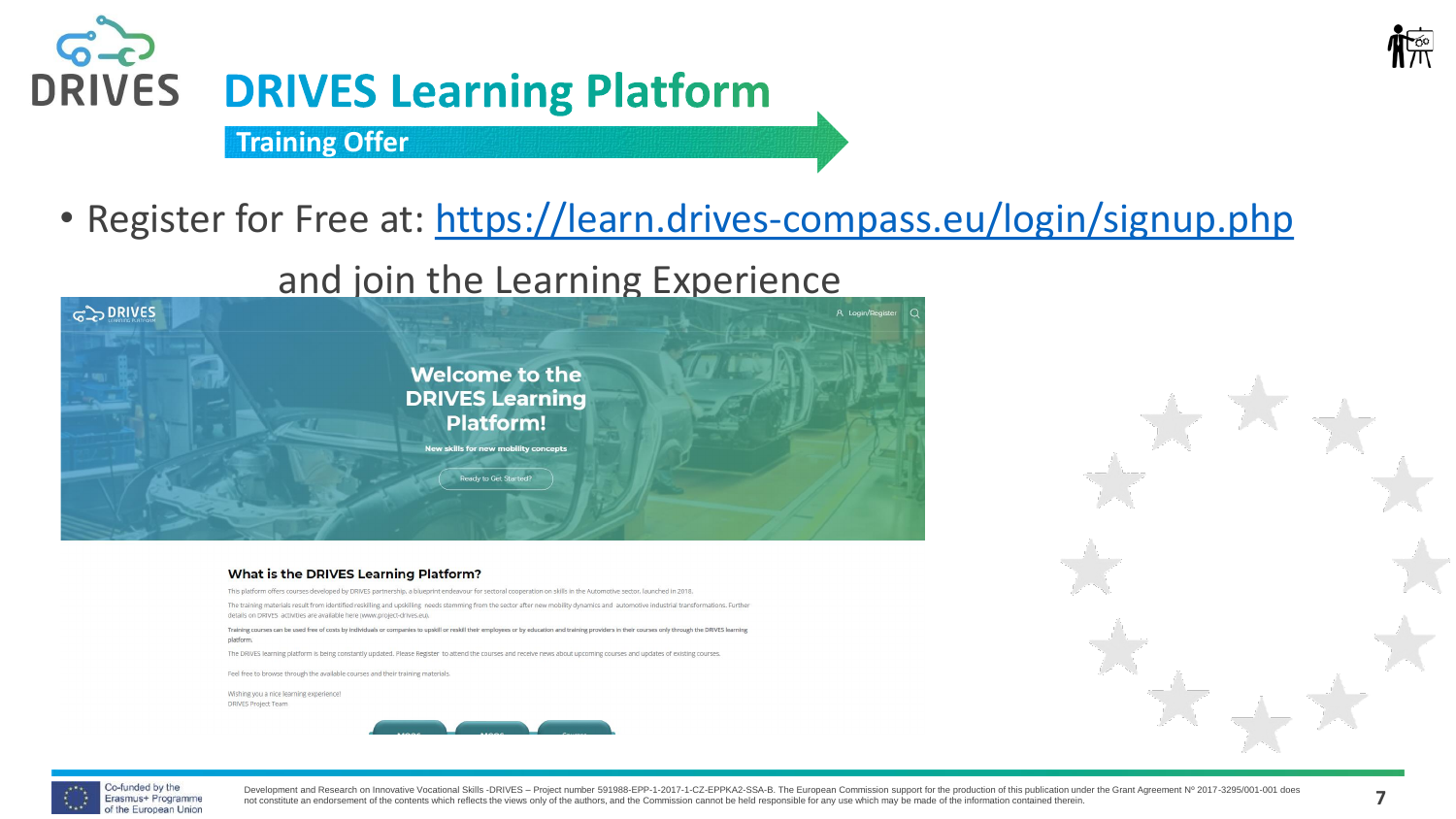



- Visit the DRIVES Webpage <https://www.project-drives.eu/> to get the latest information on the project
- Contact us for any technical support at [dekert@iscn.com](mailto:dekert@iscn.com)
- Register for an FREE online full course! Only limited places are available!